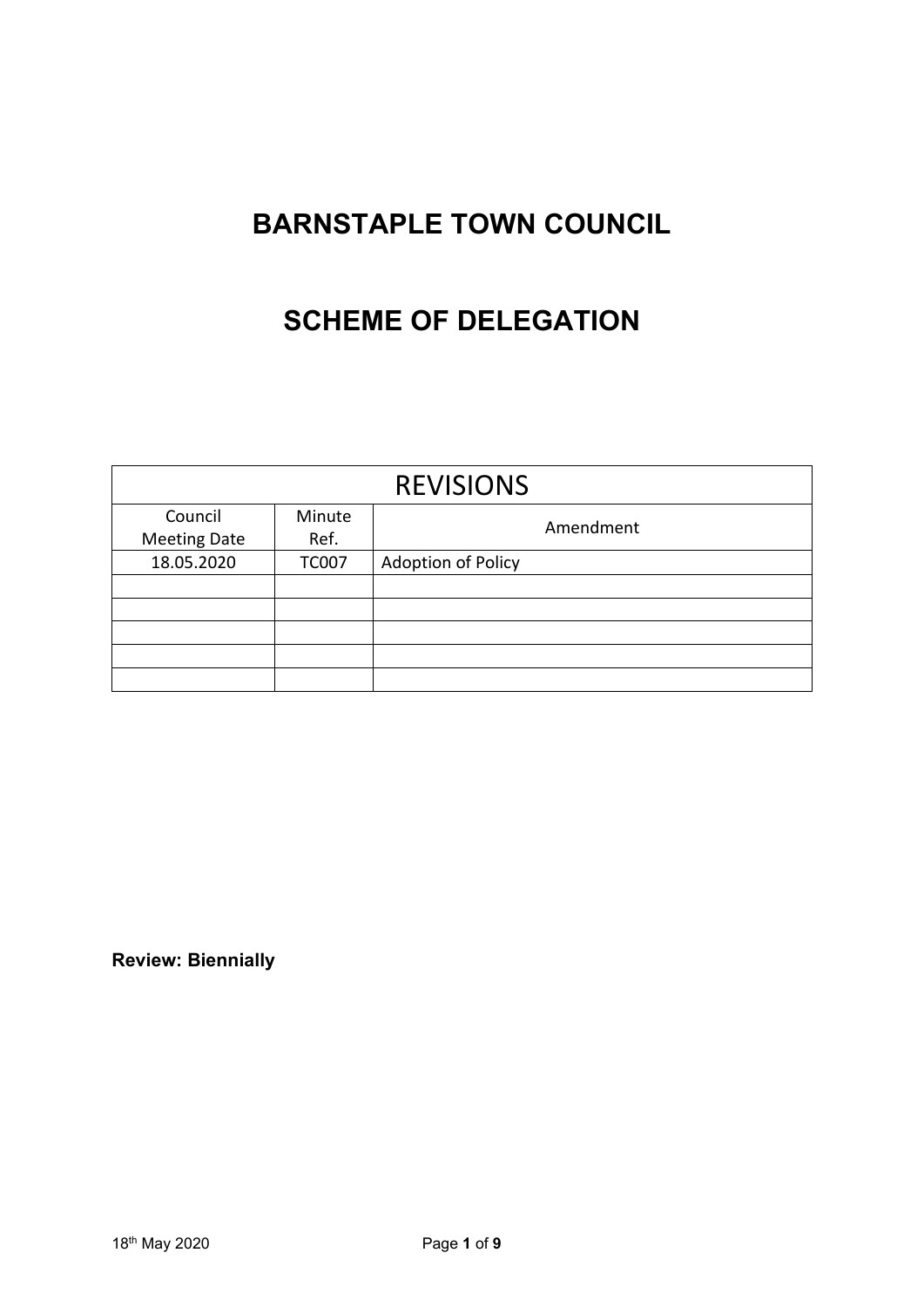## **PART A - COMMITTEE TERMS OF REFERENCE**

| <b>Committee</b>                                          | <b>Responsible for:</b>                                                                                                                                                                                                                                                                                                                                                                                                                                                                                                                                                                                                                                                                          |  |  |
|-----------------------------------------------------------|--------------------------------------------------------------------------------------------------------------------------------------------------------------------------------------------------------------------------------------------------------------------------------------------------------------------------------------------------------------------------------------------------------------------------------------------------------------------------------------------------------------------------------------------------------------------------------------------------------------------------------------------------------------------------------------------------|--|--|
| <b>Planning and</b>                                       | All planning matters, Development Control, Enforcement,                                                                                                                                                                                                                                                                                                                                                                                                                                                                                                                                                                                                                                          |  |  |
| <b>Transportation</b>                                     | Highways, Transport, Tree Preservation Orders                                                                                                                                                                                                                                                                                                                                                                                                                                                                                                                                                                                                                                                    |  |  |
| Heritage,<br><b>Culture &amp;</b><br><b>Community</b>     | All matters relating to the use of the Heritage Centre, St Anne's<br>$\bullet$<br>Arts and Community Centre, the Albert Clock and the Guildhall,<br>except for civic and ceremonial uses and Council meetings<br>Maintaining and promoting the heritage and culture of Barnstaple<br>Community engagement and links with community organisations<br>- except where this is specific to a project or initiative that falls<br>under another committee remit                                                                                                                                                                                                                                       |  |  |
| <b>Environment</b>                                        | Footpaths, watercourse, Litter bins and other environmental<br>$\bullet$<br><b>issues</b><br>Healthy living and associated well-being matters<br>٠<br>Public realm, including seats and benches<br>$\bullet$<br>Tidy Up Our Town, including sponsorship and maintenance of<br>green and planted areas                                                                                                                                                                                                                                                                                                                                                                                            |  |  |
|                                                           | Floral displays, including High Street and the maintenance of Taw<br>Garages roundabout<br>Management of allotments<br>$\bullet$<br>Maintenance of The Square<br>$\bullet$                                                                                                                                                                                                                                                                                                                                                                                                                                                                                                                       |  |  |
| <b>Staff</b>                                              | Recruitment and retention of staff<br>$\bullet$<br>Training<br>٠<br>Conditions of service including remuneration and pensions<br>$\bullet$<br><b>Disciplinary and Grievance matters</b><br>Health and Safety of staff<br>$\bullet$                                                                                                                                                                                                                                                                                                                                                                                                                                                               |  |  |
| <b>Finance &amp;</b><br><b>General</b><br><b>Purposes</b> | Administration, Democracy and Corporate Governance<br>$\bullet$<br>Budget monitoring, approval of payments, authorisation of<br>$\bullet$<br>expenditure beyond Committee budgets, recommendation of<br>annual Precept<br>Ceremonial, Civic and special events.<br>All matters relating to annual Fair<br>Award of annual community grants<br>Insurance<br>$\bullet$<br>Link to DALC and NALC<br>Maintenance, management and insurance of all Town Council<br>$\bullet$<br>properties, and civic and ceremonial, administrative and Council<br>meeting uses of those properties<br><b>Provision of Notice Boards</b><br>$\bullet$<br>Any matter not falling within the remit of other committees |  |  |
| <b>Buildings</b><br><b>Review</b>                         | Oversee the work and outcomes of the feasibility study regarding<br>$\bullet$<br>future uses of The Guildhall, St Anne's Arts and Community<br>Centre, The Castle Centre, Barum House and Rock Park Lodge.                                                                                                                                                                                                                                                                                                                                                                                                                                                                                       |  |  |

• Each Committee has delegated powers to act within its area of operation

- Each Committee is empowered to incur expenditure within the approved estimates for its area of operation
- Each Committee is responsible for Health and Safety matters within its area of operations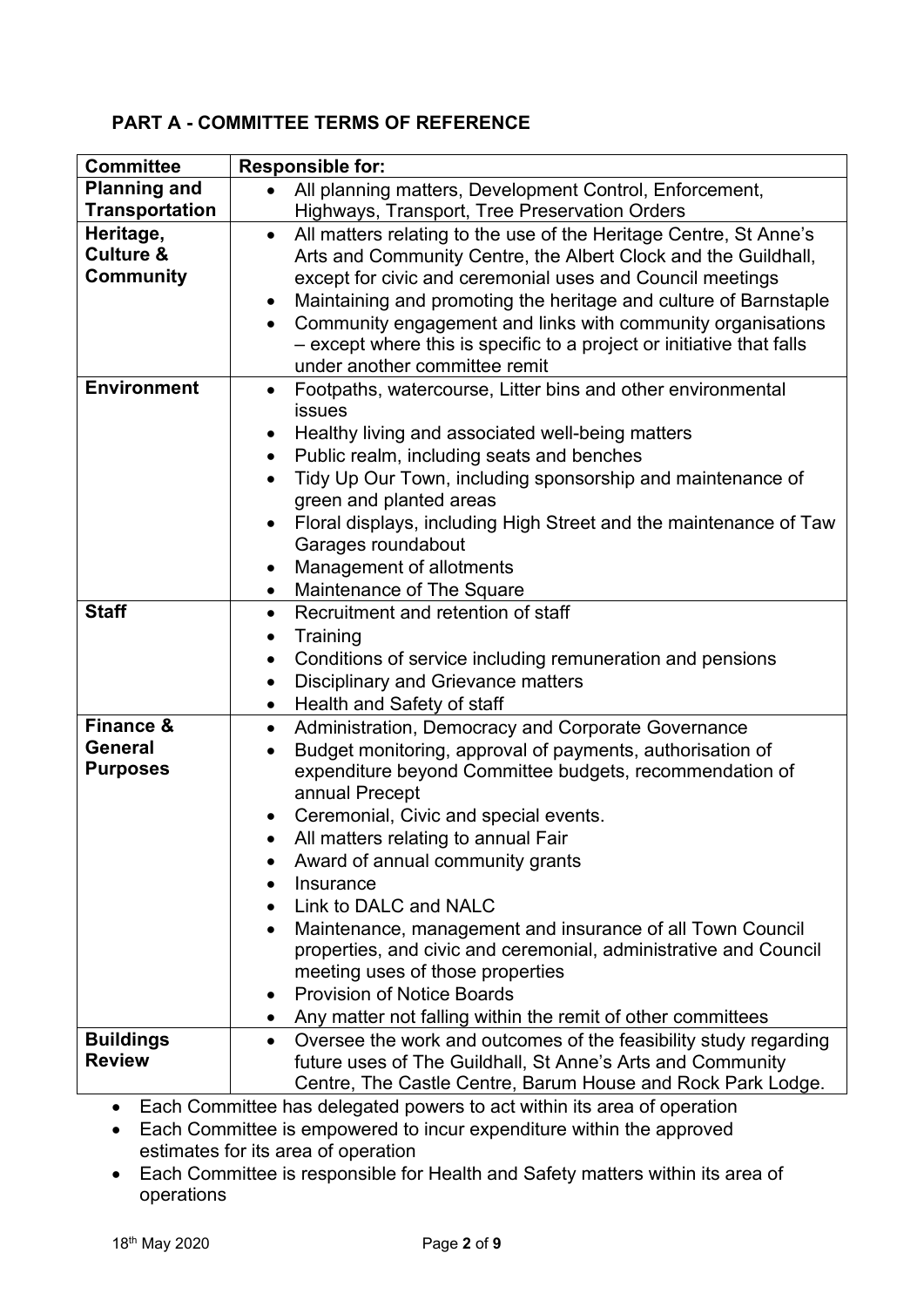## **PART B - SCHEME OF DELEGATION TO OFFICERS**

#### **INTERPRETATION**

- Any reference in this document to the Mayor shall mean the Mayor or, in his or her absence, the Deputy Mayor.
- Any reference in this document to the Chairman of a committee shall mean the Chairman or, in his or her absence, the Vice-Chairman of the committee.
- Any use of these delegations shall be subject to challenge through the Council's complaints procedure or disciplinary procedure as appropriate.

#### **1. INTRODUCTION**

- 1.1. The powers and duties set out in this scheme are delegated to the Town Clerk. The Town Clerk is the Council's Responsible Financial Officer and the Proper Officer and is responsible for the management of the organisation.
- 1.2. The Town Clerk may delegate these duties and powers to other officers within the Council as required for the effective management of the Council's business.

#### **2. EXTENT OF DELEGATION**

- 2.1. All delegated functions shall be deemed to be exercised on behalf of and in the name of the Council.
- 2.2. The Town Clerk will exercise these powers in accordance with:
	- 2.2.1. approved budgets
	- 2.2.2. the Council's Standing Orders and Financial Regulations
	- 2.2.3. adopted policies of the Council
	- 2.2.4. all statutory common law and contractual requirements
- 2.3. The Town Clerk may do anything pursuant to the delegated power, or duty, which it would be lawful for the Council to do including anything reasonably implied or incidental to that power or duty.
- 2.4. Provided that such authorisation is not prohibited by statute the Town Clerk to whom a power, duty or function is delegated may authorise another officer to exercise that power, duty or function, subject to:
	- 2.4.1. such authorisations being in writing
	- 2.4.2. only being given where there is significant administrative convenience in doing so
	- 2.4.3. the officer authorised by the Town Clerk acting in the name of the Town Clerk
	- 2.4.4. such authorisation not being prohibited by statute
- 2.5. A delegation to a subordinate Officer shall not prevent the Town Clerk from exercising the same power or duty at the same time.

#### **3. GENERAL MATTERS**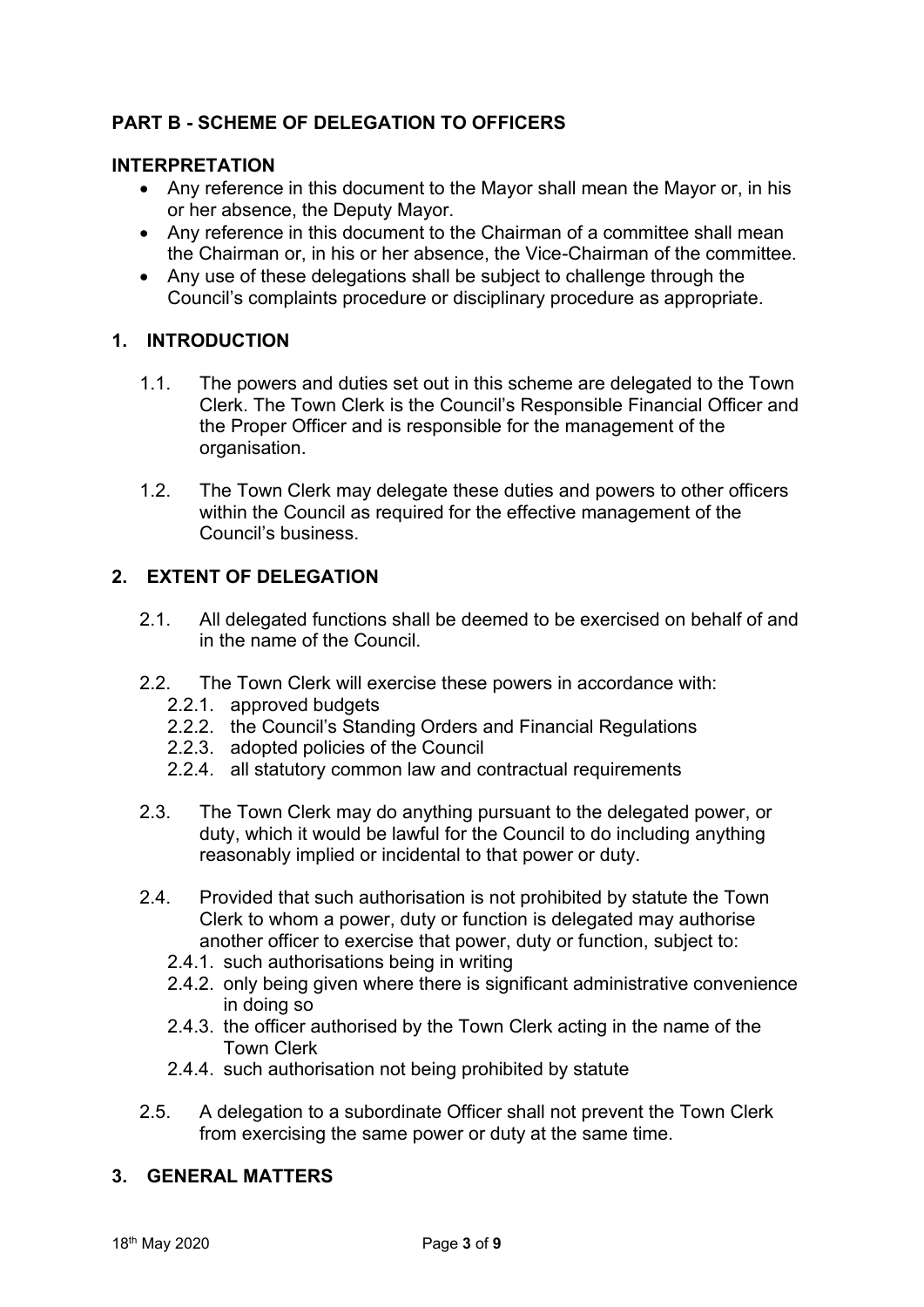- 3.1. The Town Clerk is authorised to:
- 3.2. Sign, or where appropriate, have sealed on behalf of the Town Council, any orders, deeds or documents necessary to give effect to any of the matters contained in reports or in any resolution passed by the Town Council.
- 3.3. Take any proceedings or other steps as may be necessary to enforce and recover any debt owing or other obligation due to the Council.
- 3.4. Instigate and appear in any legal proceedings authorised by the Council.
- 3.5. To appear or make representation to any tribunal or public inquiry into any matter in which the Council has an interest (in its own right or on behalf of the citizens of Barnstaple).
- 3.6. Alter the date or time of a Full Council, committee, or working party meeting but, before doing so, shall consult the Mayor of the Council, or chairman of the committee or working party concerned about the need for the change and about convenient alternative dates and times.
- 3.7. Decide arrangements for the closure of the Council offices in the Christmas/New Year period.
- 3.8. Deal with day to day matters relating to the use of office accommodation space.
- 3.9. Negotiate and enter into contractual arrangements for artistes, promoters and other relevant contractors in relation to events held in Barnstaple organised by the Town Council.
- 3.10. Manage all of the Council's services including:
	- 3.10.1. Environmental services (including allotments)
	- 3.10.2. Heritage, cultural and community services
	- 3.10.3. Civic and ceremonial services
	- 3.10.4. Mayoral support
	- 3.10.5. Rock Park
	- 3.10.6. Property management
- 3.11.To act as the Council's designated Officer for the purposes of the Freedom of Information Act 2000.
- 3.12.To apply for planning consent for the carrying out of development by the Council.
- 3.13.To respond to consultations on planning applications and other matters within the Planning & Transportation Committee's remit, subject to the comments of that committee.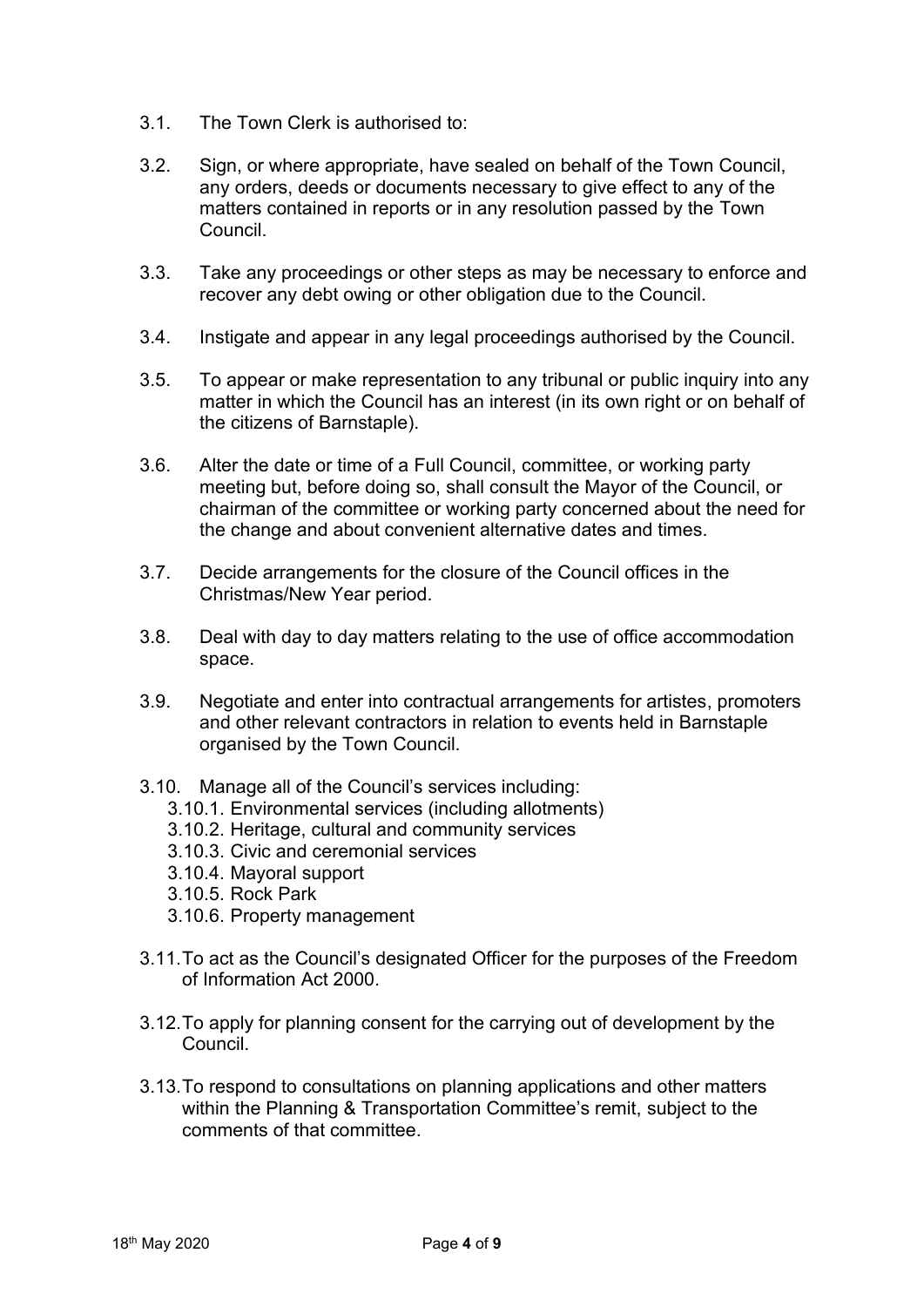- 3.14.To respond to complaints made under the Council's complaints procedure and to make such ex gratia payments in settlement of such complaints as are considered justified, subject to ratification by an appropriate committee.
- 3.15.To manage, monitor and review the Council's internal control procedures.
- 3.16.To manage, monitor and review the Council's Corporate Risk Management Strategy.

#### **4. FINANCIAL MATTERS**

- 4.1. The Town Clerk is authorised to:
- 4.2. Be the Responsible Financial Officer for the purposes of Section 151 of the Local Government Act 1972.
- 4.3. Operate the Council's banking arrangements including arranging overdrafts.
- 4.4. Incur expenditure on any item for which provision is made in the appropriate revenue budget provided that any action taken complies with any legislative provisions and the requirements of the Council's Standing Orders and Financial Regulations, and provided that the action does not conflict with a policy or decision of the Council.
- 4.5. Pay all accounts properly incurred.
- 4.6. Pay all subscriptions to organisations to which the Council belongs, and agree new membership of subscription organisations within the budgetary provision available.
- 4.7. Make all necessary arrangements for the provision of an internal and external audit service for the Council.
- 4.8. Negotiate settlements in connection with claims made by and against the Council in consultation with the Council's insurers where appropriate.
- 4.9. Incur expenditure on revenue items within the approved estimates and budgets.
- 4.10. Incur expenditure on capital schemes within the Council's approved programme.
- 4.11. Use available repair and maintenance budgets for the maintenance, replacement or repair of existing plant, vehicles or equipment.
- 4.12. Enter into leasing and contract hire agreements for the acquisition of vehicles, machinery and equipment on such terms as are considered appropriate.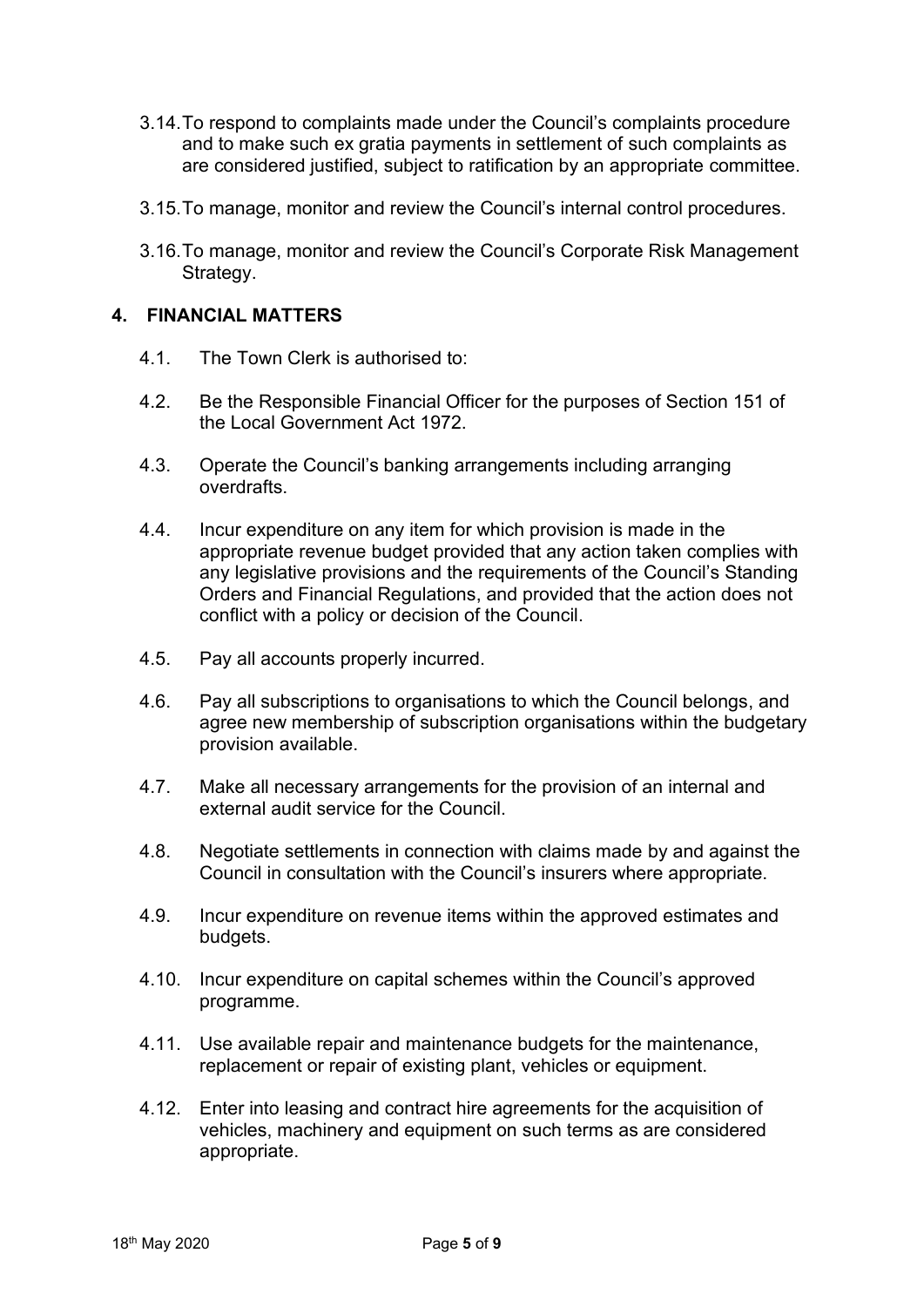- 4.13. Accept quotations or tenders for work supplies or services (where tenders are required by the Council's Financial Regulations), subject to:
	- 4.13.1. the cost not exceeding the approved estimate
	- 4.13.2. the tender being the lowest price or the most economically advantageous to the Council according to the criteria set out in the tender documentation
	- 4.13.3. all the requirements of the Council's Financial Regulations being complied with.
- 4.14. Carry out virement of sums between cost centres in accordance with the Council's Financial Regulations.
- 4.15. Manage investments and raise and repay loans as appropriate and obtain such other sources of credit as are required in accordance with the Financial Regulations.
- 4.16. Authorise action for the recovery of debts.
- 4.17. Write-off debts up to the level set by the Council.
- 4.18. Maintain a Register of Assets and Inventory of Equipment.
- 4.19. Determine the Town Council's insurance requirements on the Council's behalf.
- 4.20. Make all necessary arrangements for the Council's insurances.

### **5. STAFFING MATTERS**

- 5.1. Subject to consultation with professional advisors where appropriate, the Town Clerk is given delegated powers to manage the Council staff in accordance with the Council's policies, procedures and budget, including:
- 5.2. Appointments to posts including apprentices.
- 5.3. Employment of temporary or fixed term employees.
- 5.4. Preparation or review of the job description and person specification, placing of the advertisement and short-listing of applicants.
- 5.5. Management of staff performance.
- 5.6. Control of discipline and performance, including the power of suspension and dismissal in accordance with the Council's procedures.
- 5.7. Exercise of disciplinary and grievance procedures in accordance with the Council's procedures.
- 5.8. Determine approved duties for the payment of travel and subsistence expenses to members and officers where they represent the Council outside of the Town Council area.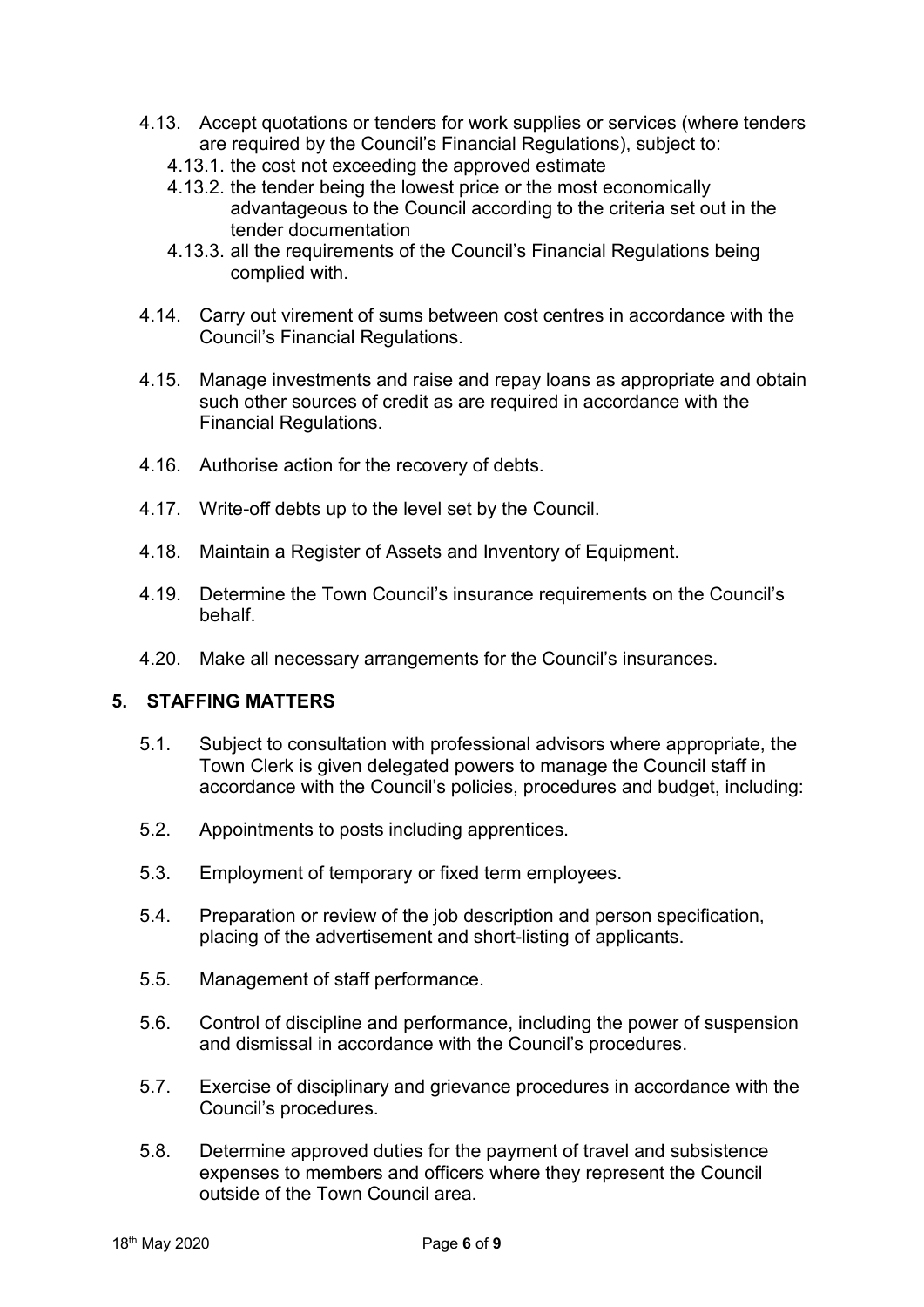- 5.9. Approve or refuse applications for re-grading, remove any bars in salary scales and to authorise salary increments and accelerated increments.
- 5.10. Approve payment of overtime.
- 5.11. Agree minor variations to conditions of employment.
- 5.12. Implement and monitor the arrangements for annual leave, flexi time, sickness absence, maternity and paternity leave in accordance with the Council's policies.
- 5.13. Authorise training in line with the Council's policies.
- 5.14. Authorise the provision of uniforms or protective clothing.
- 5.15. Approve payment of claims from employees for compensation for loss of or damage to personal property.
- 5.16. Negotiate and agree settlements on behalf of the Council in relation to any proceedings at an Employment Tribunal.
- 5.17. Agree to premature retirement on the grounds of duly certified ill health.
- 5.18. Terminate employment during probation and to review salary on completion of probationary periods.
- 5.19. Commission legal and professional advice on staffing matters.

#### **6. PROPERTY MATTERS**

- 6.1. The Town Clerk is given authority to manage the land and property of the Council including:
- 6.2. Agreeing the terms of any lease, licence, conveyance or transfer.
- 6.3. The granting or refusal of the Council's consent under the terms of any lease.
- 6.4. Variations of restrictive covenants of a routine nature.
- 6.5. The granting of easements, wayleaves and licences over Council land.
- 6.6. Initiating legal action or proceedings against unauthorised encampments or encroachments on Council land.
- 6.7. Directing the custody of Town Council property and documents in accordance with the provisions of Local Government Act 1972 S226.
- 6.8. Exercising responsibility for the safe custody and maintenance of the civic regalia.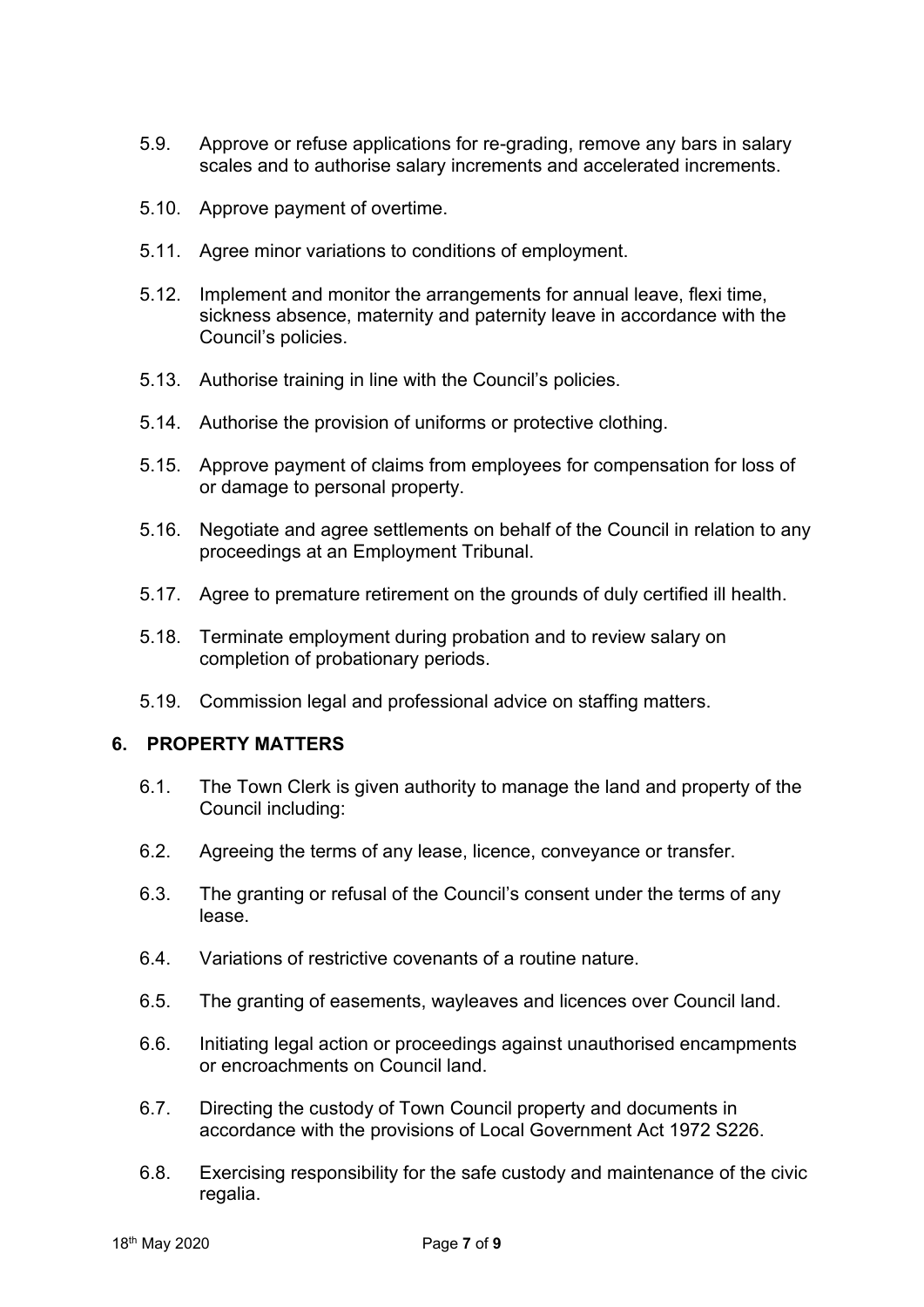### **7. URGENCY**

- 7.1. The Town Clerk is authorised to act on behalf of the Council in cases of urgency or emergency.
- 7.2. Any such action is to be reported to the next meeting of the Council or relevant committee or working party. The Mayor and the Chairman of any relevant committee or working party are to be consulted where possible before such action is taken.

#### **8. BUSINESS CONTINUITY**

- 8.1. The Town Clerk is authorised to implement the Council's Business Continuity Plan and to incur any necessary expenditure in accordance with the Council's Standing Orders and Financial Regulations.
- 8.2. Any such action is to be reported to the next meeting of the Council or relevant committee or working party. The Mayor and the Chairman of any relevant committee are to be consulted where possible before such action is taken.

#### **9. PROCEDURAL**

- 9.1. The Town Clerk can:
- 9.2. Authorise Officers to exercise statutory powers of entry and inspection for the purposes of any function under their control.
- 9.3. Serve requests for information as to ownership occupation and other interests in land for the purposes of any function under their control.
- 9.4. Appoint consultants and other professionals to carry out any function and provide any service under the Council's control, subject to the Council's Constitution and Financial Regulations.

#### **10. HEALTH AND SAFETY AT WORK ACT 1974**

10.1. The Town Clerk is authorised to oversee the discharge of the Council's responsibilities under the Act.

#### **11. LEGAL PROCEEDINGS**

- 11.1. The Town Clerk is authorised to:
- 11.2. Take and discontinue legal proceedings in any Court or at any Tribunal.
- 11.3. Take Counsel's advice or instruct Counsel to represent the Council.
- 11.4. Seek injunctions and commence proceedings for the purposes of: 11.4.1. enforcement in accordance with the Council's policies